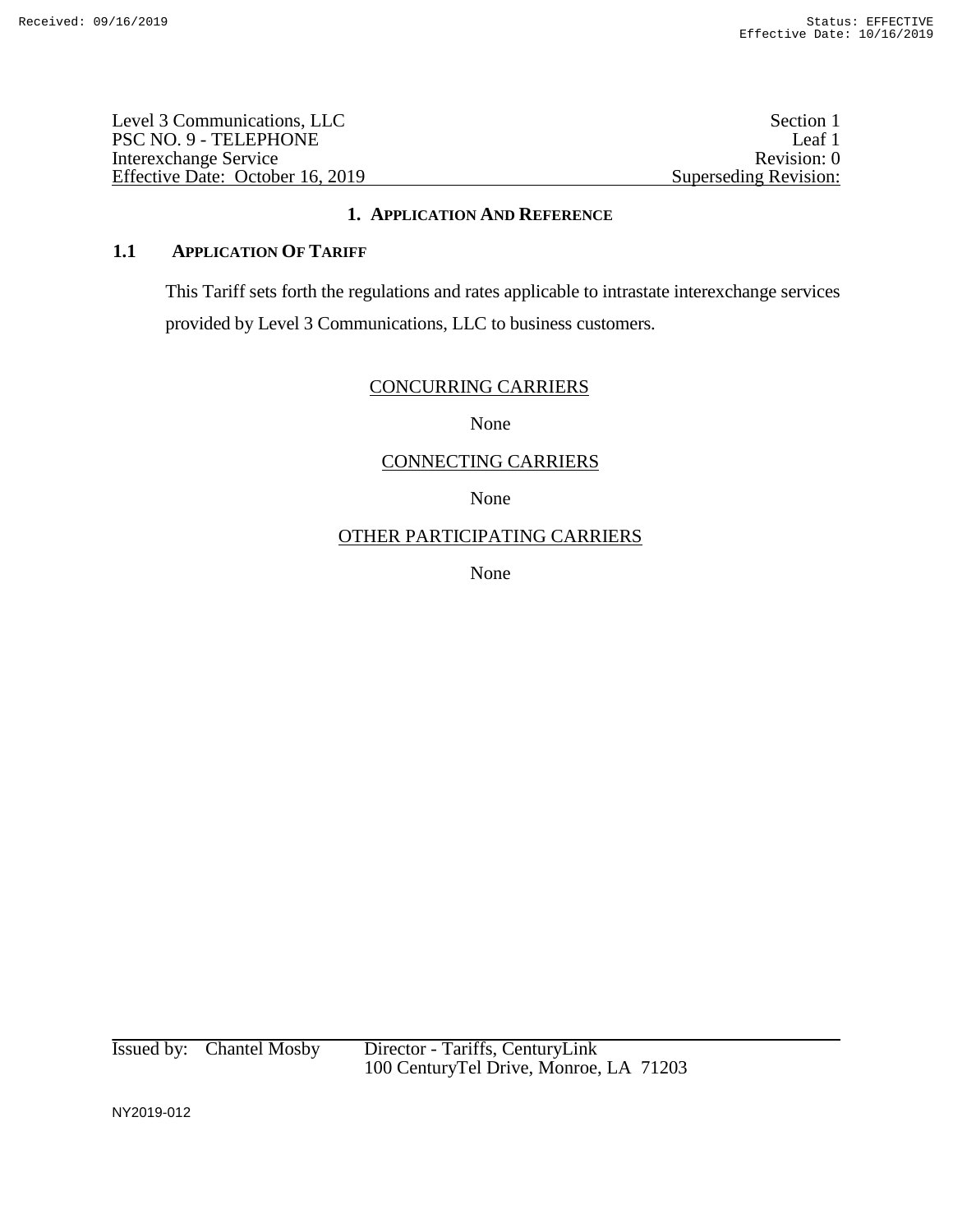| Section 1             |
|-----------------------|
| Leaf 2                |
| Revision: 0           |
| Superseding Revision: |
|                       |

#### **LEAF**

# **SECTION 1. APPLICATION AND REFERENCE**

| 1.1   |                                           |                |
|-------|-------------------------------------------|----------------|
| 1.2   |                                           | $\overline{2}$ |
| 1.3   |                                           | $\overline{7}$ |
| 1.4   |                                           |                |
| 1.4.1 |                                           | 7              |
| 1.4.2 |                                           | $\overline{7}$ |
| 1.4.3 |                                           | 8              |
| 1.5   |                                           | 9              |
| 1.6   |                                           | 10             |
| 1.7   | TRADEMARKS, SERVICE MARKS AND TRADE NAMES | <b>11</b>      |

Issued by: Chantel Mosby Director - Tariffs, CenturyLink 100 CenturyTel Drive, Monroe, LA 71203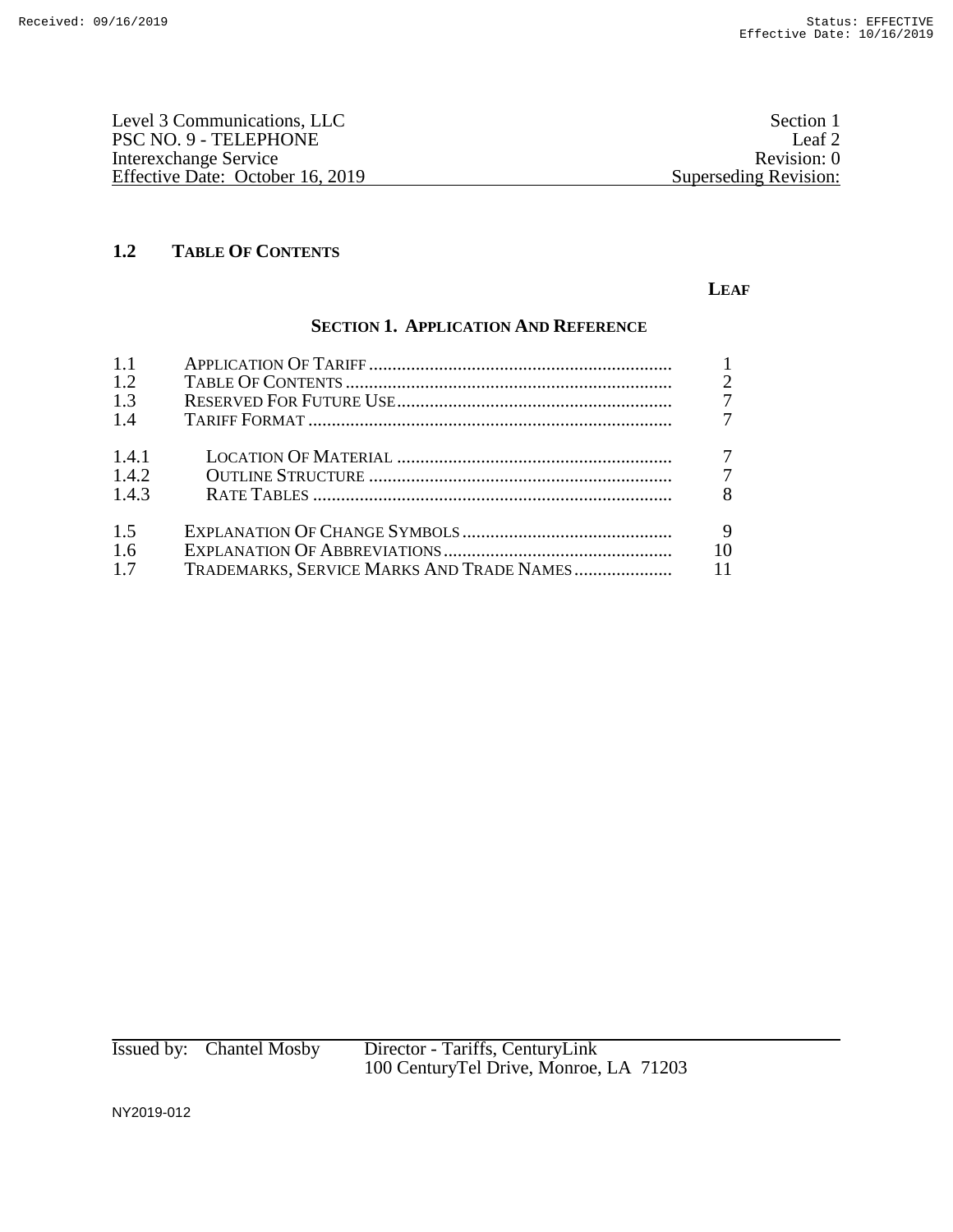| Section 1             |
|-----------------------|
| Leaf 3                |
| Revision: 0           |
| Superseding Revision: |
|                       |

#### **LEAF**

### **SECTION 2. GENERAL REGULATIONS - CONDITIONS OF OFFERING**

| 2.1 |                                                    |  |
|-----|----------------------------------------------------|--|
|     | 2.1.1<br>2.1.2<br>2.1.3<br>2.1.4                   |  |
| 2.2 |                                                    |  |
| 2.3 |                                                    |  |
|     | 2.3.1<br>2.3.2<br>2.3.3<br>2.3.4                   |  |
| 2.4 |                                                    |  |
|     | 2.4.1<br>2.4.2<br>2.4.3<br>2.4.4<br>2.4.5<br>2.4.6 |  |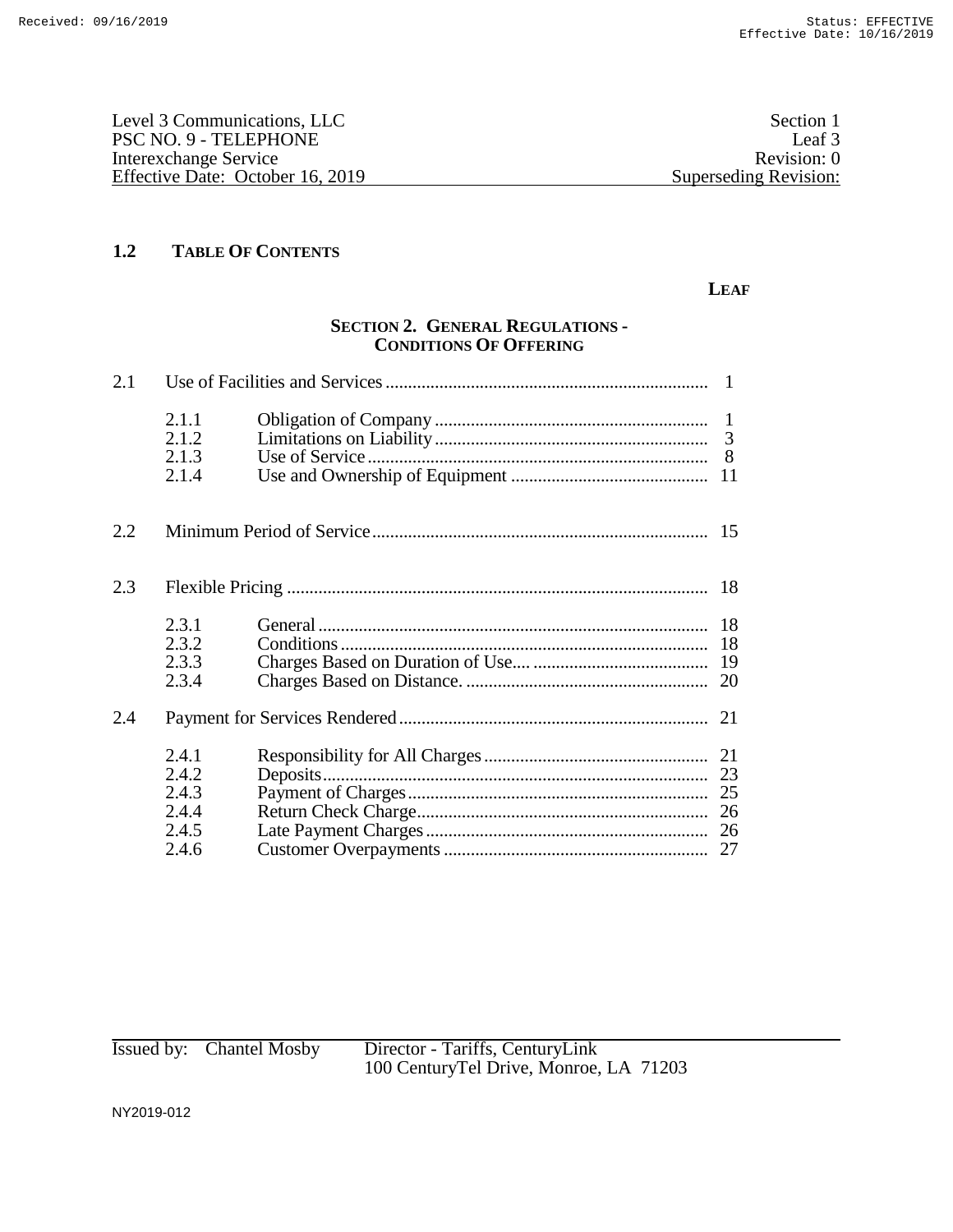| Level 3 Communications, LLC      | Section 1             |
|----------------------------------|-----------------------|
| PSC NO. 9 - TELEPHONE            | Leaf <sup>4</sup>     |
| Interexchange Service            | Revision: 0           |
| Effective Date: October 16, 2019 | Superseding Revision: |
|                                  |                       |

#### **LEAF**

# **SECTION 2. GENERAL REGULATIONS - CONDITIONS OF OFFERING (CONT'D)**

| 2.5 |       |                                         | 28 |
|-----|-------|-----------------------------------------|----|
| 2.6 |       |                                         | 28 |
|     | 2.6.1 |                                         | 28 |
|     | 2.6.2 | Surcharge for State Gross Income and    |    |
|     |       |                                         | 29 |
|     | 2.6.3 | Village or Municipal Surcharge on Local |    |
|     |       |                                         | 30 |
| 2.7 |       |                                         | 31 |
|     | 2.7.1 |                                         | 31 |
|     | 2.7.2 |                                         | 32 |
|     | 2.7.3 |                                         | 33 |
|     | 2.7.4 |                                         | 33 |
|     | 2.7.5 |                                         | 38 |
|     | 2.7.6 |                                         | 39 |
|     | 2.7.7 |                                         | 40 |
|     | 2.7.8 |                                         | 41 |
|     | 2.7.9 |                                         | 42 |
| 2.8 |       |                                         | 42 |
|     | 2.8.1 |                                         | 42 |
|     | 2.8.2 |                                         | 43 |
|     |       |                                         |    |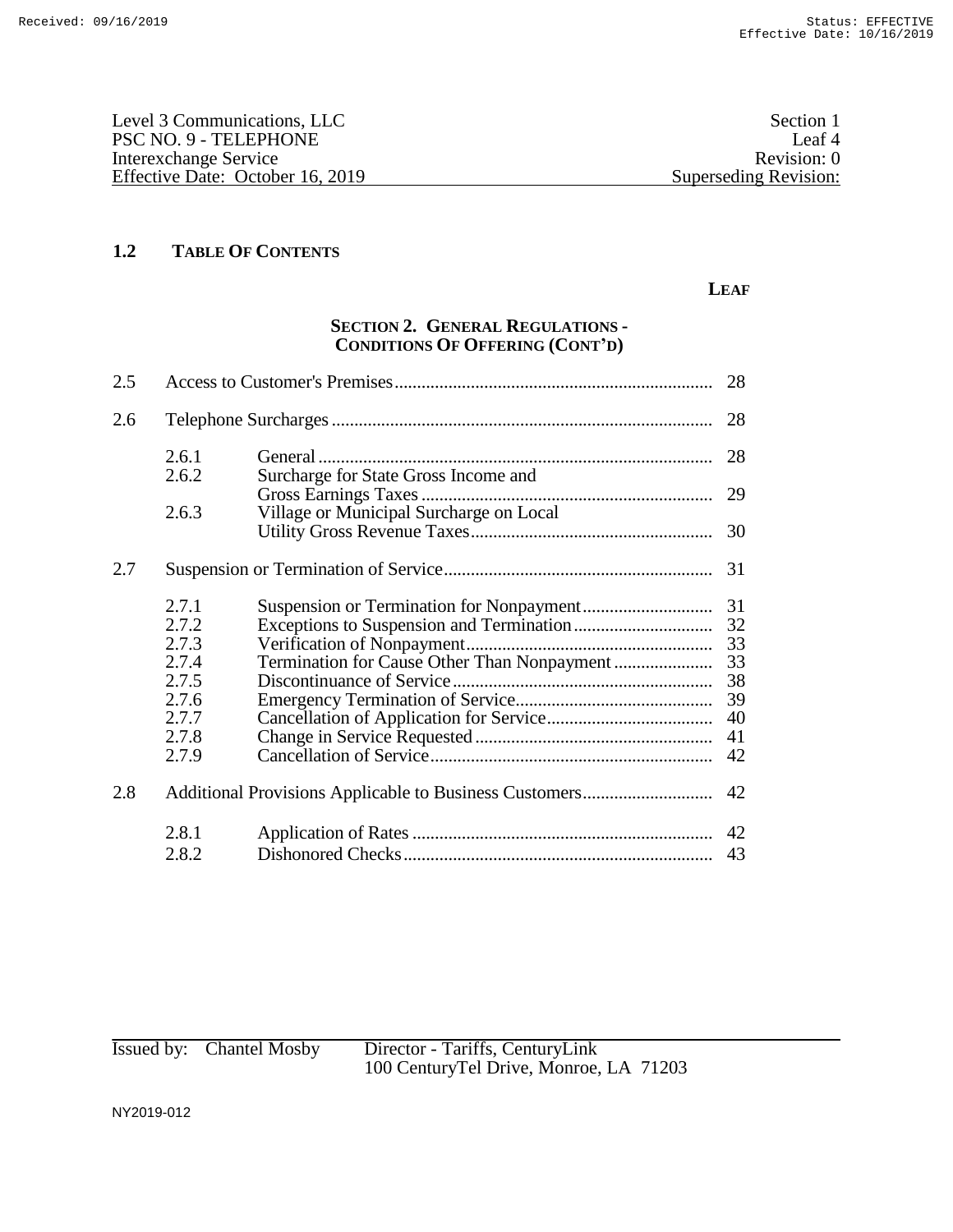| Level 3 Communications, LLC      | Section 1             |
|----------------------------------|-----------------------|
| PSC NO. 9 - TELEPHONE            | Leaf 5                |
| Interexchange Service            | Revision: 0           |
| Effective Date: October 16, 2019 | Superseding Revision: |
|                                  |                       |

#### **LEAF**

# **SECTION 2. GENERAL REGULATIONS - CONDITIONS OF OFFERING (CONT'D)**

| 2.9  |                                      |  |
|------|--------------------------------------|--|
| 2.10 |                                      |  |
|      | 2.10.1<br>2.10.2                     |  |
| 2.11 |                                      |  |
|      | 2.11.1<br>2.11.2                     |  |
| 2.12 |                                      |  |
|      | 2.12.1<br>2.12.2                     |  |
| 2.13 |                                      |  |
|      | 2.13.1<br>2.13.2<br>2.13.3<br>2.13.4 |  |
| 2.14 |                                      |  |
| 2.15 |                                      |  |

| Issued by: Chantel Mosby | Director - Tariffs, CenturyLink<br>100 CenturyTel Drive, Monroe, LA 71203 |
|--------------------------|---------------------------------------------------------------------------|
|                          |                                                                           |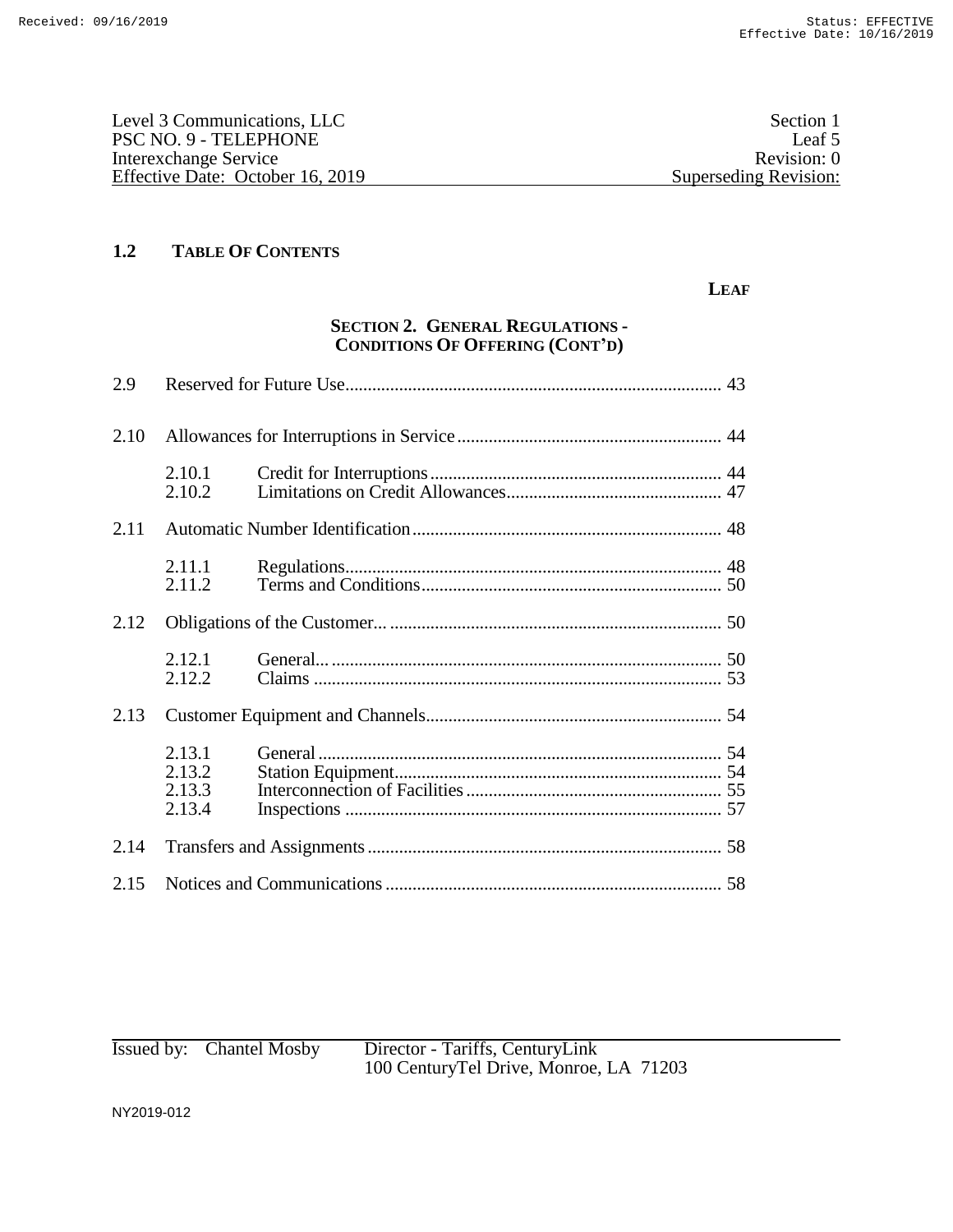| Level 3 Communications, LLC      | Section 1             |
|----------------------------------|-----------------------|
| PSC NO. 9 - TELEPHONE            | Leaf 6                |
| Interexchange Service            | Revision: 0           |
| Effective Date: October 16, 2019 | Superseding Revision: |
|                                  |                       |

#### **LEAF**

## **SECTION 2. GENERAL REGULATIONS - CONDITIONS OF OFFERING (CONT'D)**

### **SECTION 3. INTRASTATE INTEREXCHANGE SERVICES**

| 3.1 |                |
|-----|----------------|
| 3.2 |                |
| 3.3 | 2              |
| 3.4 | $\mathfrak{Z}$ |
| 3.5 | $\overline{4}$ |
| 3.6 | $5^{\circ}$    |
| 3.7 | 6              |
| 3.8 | 7              |

| Issued by: Chantel Mosby | Director - Tariffs, CenturyLink        |
|--------------------------|----------------------------------------|
|                          | 100 CenturyTel Drive, Monroe, LA 71203 |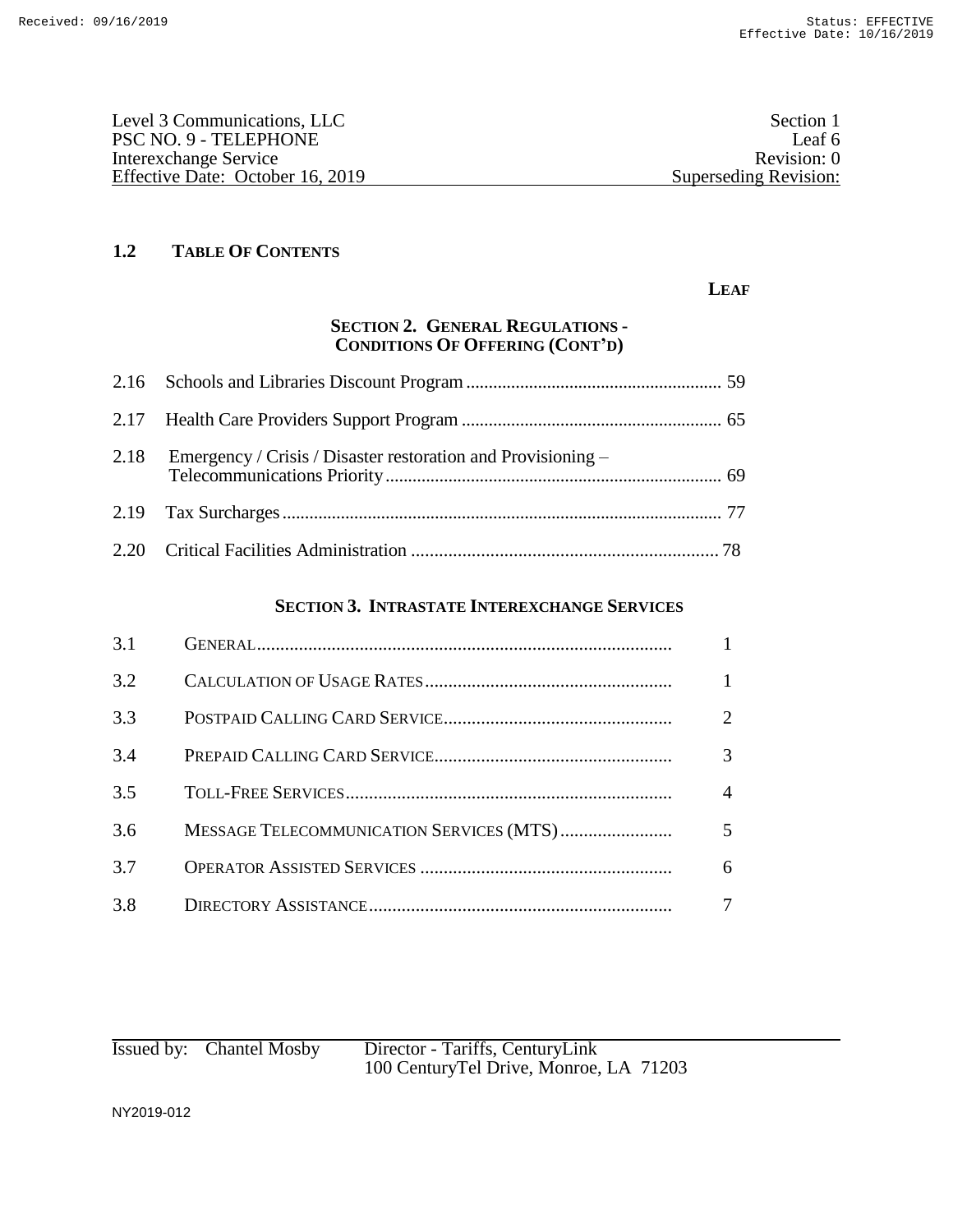| Level 3 Communications, LLC      | Section 1             |
|----------------------------------|-----------------------|
| PSC NO. 9 - TELEPHONE            | Leaf 7                |
| Interexchange Service            | Revision: 0           |
| Effective Date: October 16, 2019 | Superseding Revision: |

### **1.3 RESERVED FOR FUTURE USE**

### **1.4 TARIFF FORMAT**

### **1.4.1 LOCATION OF MATERIAL**

Section 1 provides the following for all sections in this Tariff.

- Subject Index an alphabetical listing to find the desired section.
- Table of Contents a numerical listing to find the desired section and leaf.

### **1.4.2 OUTLINE STRUCTURE**

The Tariff uses nine levels of indentations known as Tariff Information Management (TIM) Codes, as outlined below:

| Level | <b>APPLICATION</b>      | <b>EXAMPLE</b>                    |  |  |
|-------|-------------------------|-----------------------------------|--|--|
|       | <b>Section Heading</b>  | 1. APPLICATION AND REFERENCE      |  |  |
|       | Sub Heading             | <b>1.4 TARIFF FORMAT</b>          |  |  |
| 3     | Sub Heading             | <b>1.4.1 LOCATION OF MATERIAL</b> |  |  |
| 4     | Sub Heading/Tariff Text | Text<br>A.                        |  |  |
| 5     | Sub Heading/Tariff Text | Text<br>1.                        |  |  |
| 6     | Sub Heading/Tariff Text | Text<br>a.                        |  |  |
| 7     | Sub Heading/Tariff Text | Text<br>(1)                       |  |  |
| 8     | Sub Heading/Tariff Text | Text<br>(a)                       |  |  |
| Q     | Footnotes               | Text                              |  |  |
|       |                         |                                   |  |  |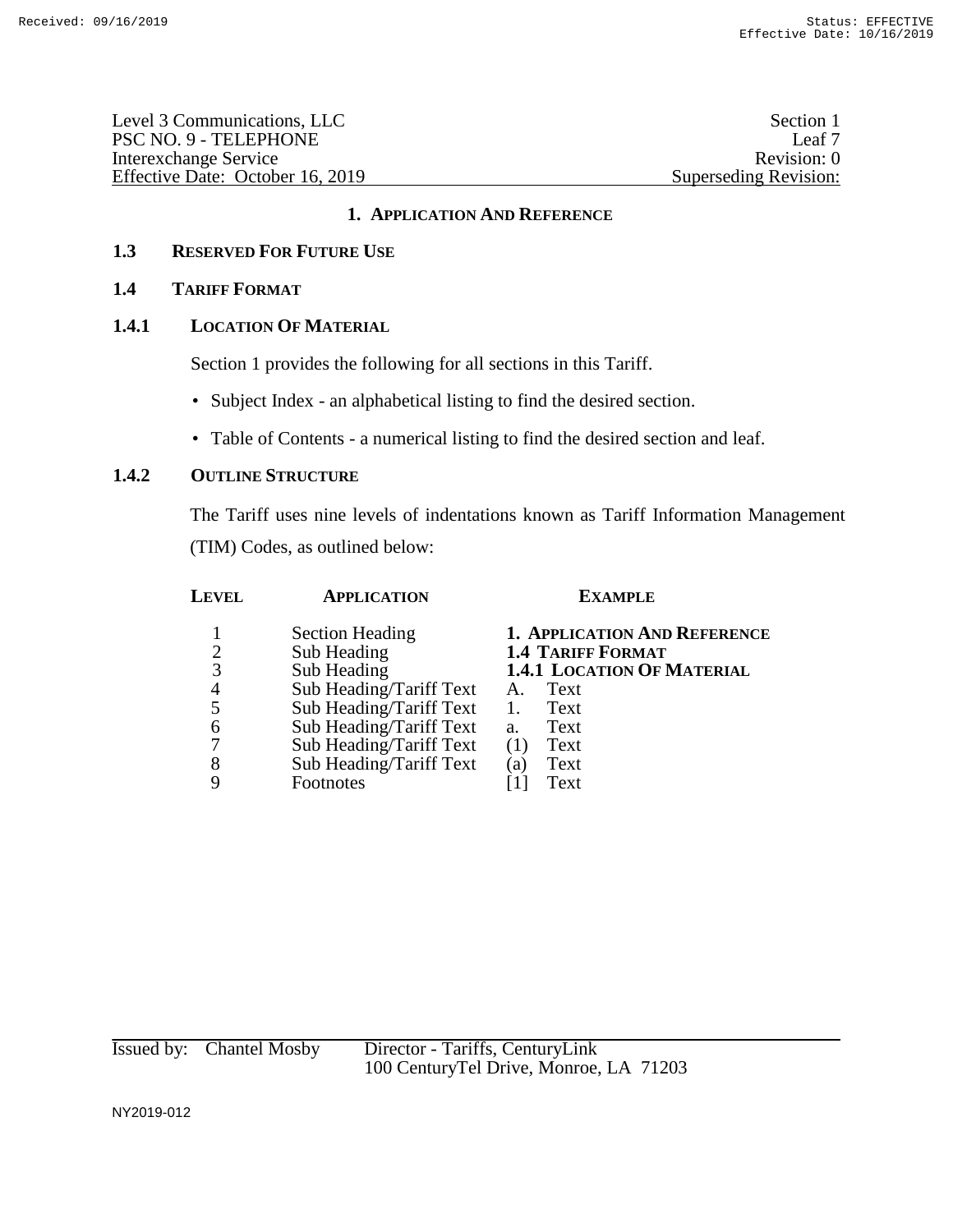| Section 1             |
|-----------------------|
| Leaf 8                |
| Revision: 0           |
| Superseding Revision: |
|                       |

### **1.4 TARIFF FORMAT (Cont'd)**

#### **1.4.3 RATE TABLES**

Within rate tables, four types of entries are allowed:

• Rate Amount

The rate amount indicates the dollar value associated with the service.

• A dash "–"

The dash indicates that there is no rate for the service or that a rate amount is not applicable under the specific column header.

• A footnote designator "[1]"

The footnote designator indicates that further information is contained in a footnote.

• ICB

The acronym "ICB" indicates that the product/service is rated on an individual case basis.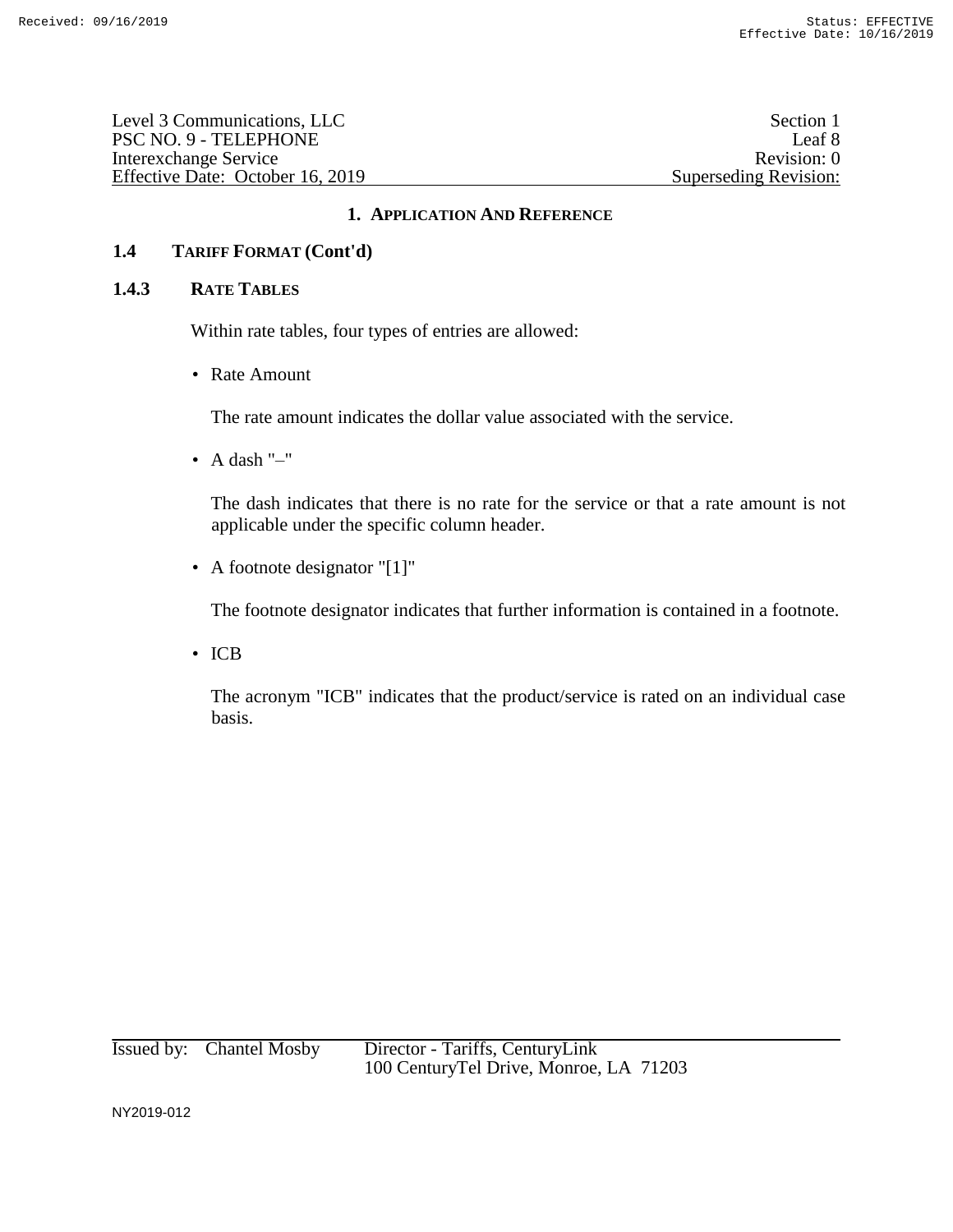| Level 3 Communications, LLC      | Section 1             |
|----------------------------------|-----------------------|
| PSC NO. 9 - TELEPHONE            | Leaf 9                |
| Interexchange Service            | Revision: 0           |
| Effective Date: October 16, 2019 | Superseding Revision: |

## **1.5 EXPLANATION OF CHANGE SYMBOLS**

| <b>SYMBOL</b> | <b>EXPLANATION</b>                                                                                                               |
|---------------|----------------------------------------------------------------------------------------------------------------------------------|
| (C)           | To signify changed term or condition                                                                                             |
| (D)           | To signify discontinued material                                                                                                 |
| (I)           | To signify rate increase                                                                                                         |
| (M)           | To signify material moved from or to another part of the Tariff with no<br>change, unless there is another change symbol present |
| (N)           | To signify new material                                                                                                          |
| (R)           | To signify rate reduction                                                                                                        |
| (T)           | To signify a change in text but no change in rate, term or condition                                                             |

Issued by: Chantel Mosby Director - Tariffs, CenturyLink 100 CenturyTel Drive, Monroe, LA 71203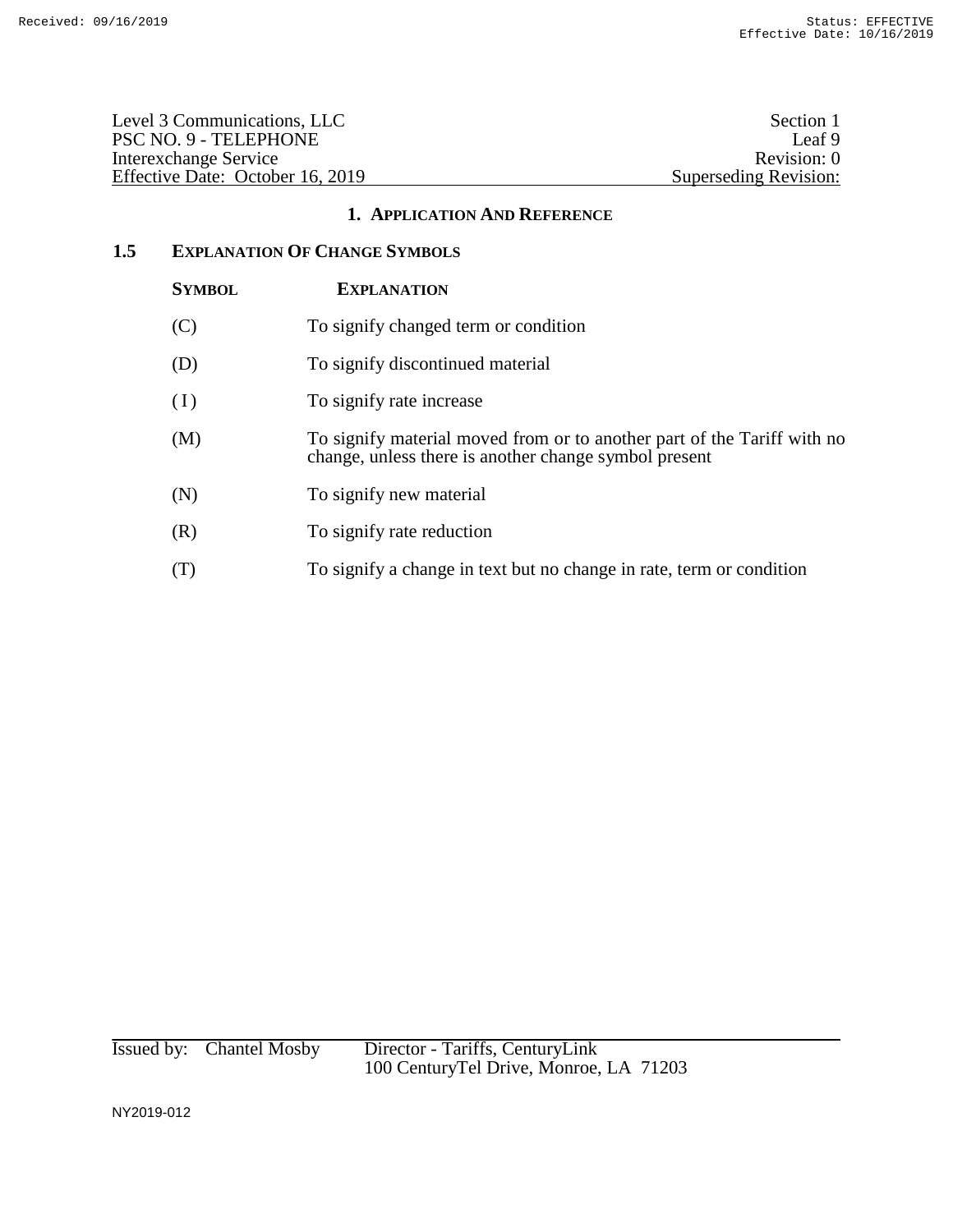Level 3 Communications, LLC<br>
PSC NO. 9 - TELEPHONE<br>
Leaf 10 PSC NO. 9 - TELEPHONE Leaf 10<br>Interexchange Service Revision: 0 Interexchange Service<br>
Effective Date: October 16, 2019<br>
Superseding Revision: 0<br>
Superseding Revision: Effective Date: October 16, 2019

#### **1. APPLICATION AND REFERENCE**

# **1.6 EXPLANATION OF ABBREVIATIONS**

| <b>CFAS</b> |                             | <b>Critical Facilities Administration Service</b> |
|-------------|-----------------------------|---------------------------------------------------|
| CLC         |                             | CenturyLink Communications, LLC                   |
| $\rm CO$    | $\overline{\phantom{0}}$    | <b>Central Office</b>                             |
| Cont'd      |                             | - Continued                                       |
| <b>CPE</b>  |                             | - Customer Premises/Provided Equipment            |
| DS1         |                             | - Digital Signal 1                                |
| DS3         | $\blacksquare$              | Digital Signal 3                                  |
| DWDM        | $\blacksquare$              | Dense Wave Division Multiplexing                  |
| GbE         | $\sim$                      | Gigabit Ethernet                                  |
| Gbps        | $\mathcal{L}_{\mathcal{A}}$ | Gigabits per second                               |
| ICB         |                             | - Individual Case Basis                           |
| LAN PHY     |                             | - Local Area Network Physical Layer               |
| LATA        | $\sim$                      | <b>Local Access and Transport Area</b>            |
| Mbps        | $\sim$                      | <b>Megabits Per Second</b>                        |
| MPL         | $\sim$                      | Metro Private Line (MPL)                          |
| MRC         | $\overline{\phantom{a}}$    | <b>Monthly Recurring Charge</b>                   |
| NRC         | $\overline{\phantom{0}}$    | Nonrecurring Charge                               |
| NSEP        | $\overline{\phantom{a}}$    | <b>National Security Emergency Preparedness</b>   |
| OC3         | $-$                         | <b>Optical Carrier 3</b>                          |
| OC12        | $\sim$                      | <b>Optical Carrier 12</b>                         |
| <b>OC48</b> |                             | - Optical Carrier 48                              |
| OC3C        | $\overline{\phantom{0}}$    | <b>Concatenated Optical Carrier 3</b>             |
| OC12C       | $\overline{\phantom{0}}$    | <b>Concatenated Optical Carrier 12</b>            |
| OC48C       | $\sim$                      | <b>Concatenated Optical Carrier 48</b>            |
| POP         |                             | - Point of Presence                               |
| POT         |                             | - Point of Termination                            |
| PIC         | $\blacksquare$              | Primary Interexchange Carrier                     |
| SONET       | $\blacksquare$              | <b>Synchronous Optical Network</b>                |
| SDH         | $-$                         | Synchronous Digital Hierarchy                     |
| TSP         |                             | - Telecommunications Service Priority             |
| V & H       | $\overline{\phantom{0}}$    | <b>Vertical and Horizontal</b>                    |
|             |                             |                                                   |